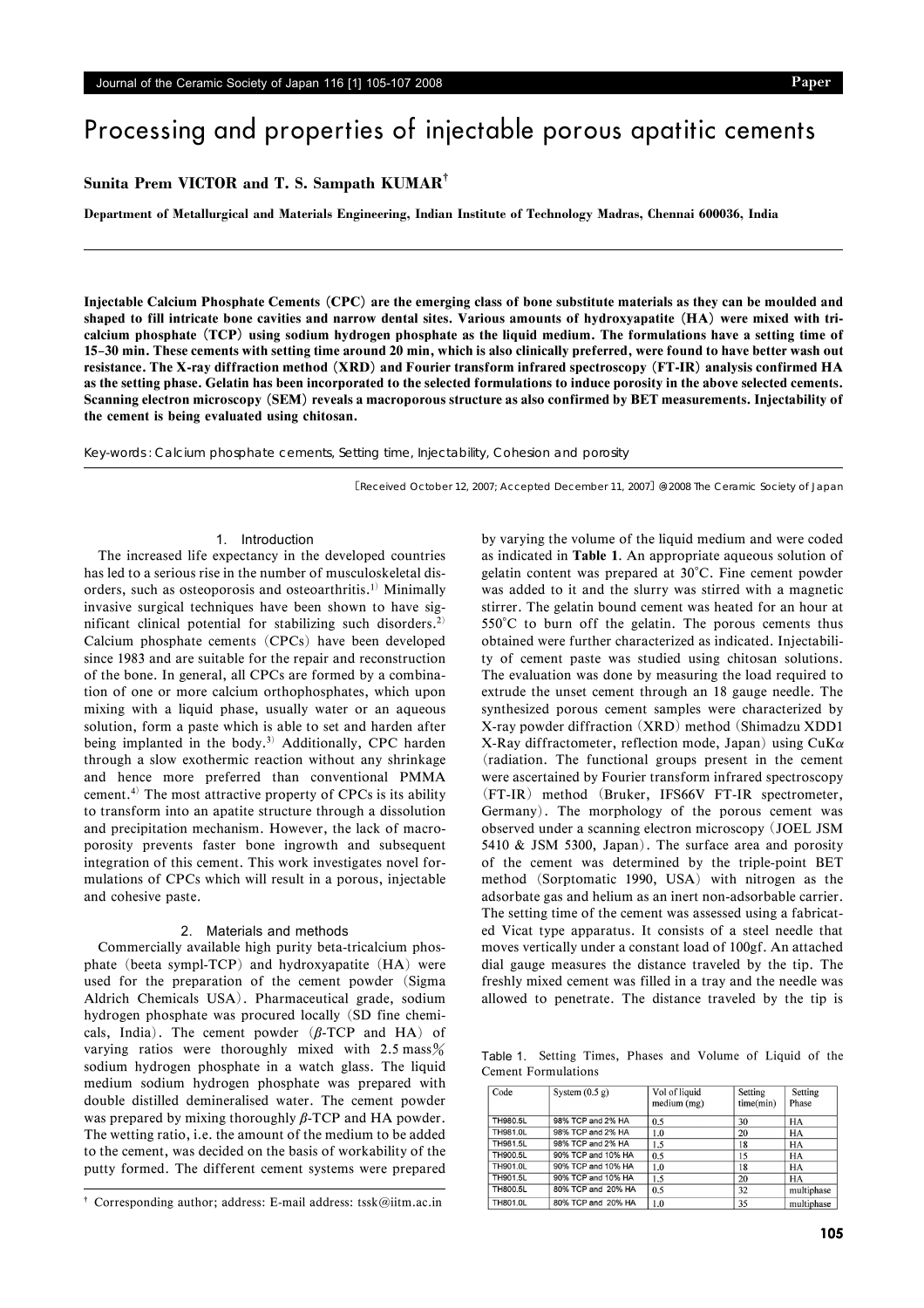measured in the gauge at regular intervals of a minute till the cement hardens. The wash out resistance test was studied by monitoring the morphological changes on exposing the cement to water.<sup>5)</sup>

#### 3. Results and discussion

The setting time of the cements studied by varying the wetting ratios is indicated in Table 1. The cement formulations have a setting time of 15–30 min. However, cements with setting time around 15–20 min, which is also clinically preferred, $6$  were found to have better wash out resistance. The cohesive properties of the cements were compared by exposing them to water. The cohesion was studied by the decrease in extent of dispersion of the pellet. The cement samples show good cohesion and retain their shape when immersed in water except for slight bulging at the periphery. The cement is seen to set in water with a prolonged setting time. The wash out resistance test is very important to determine whether the unset cement has a tendency to get washed away from the surgical site.

The phase compositions of the prepared cement were ascertained from XRD analysis. The XRD pattern of the finally powdered oven dried cement samples of TH980.5L, TH981.5L and TH901.0L are shown in Fig. 1. The patterns of the cement pattern are well resolved and correspond to hexagonal HA crystal (JCPDS 9–432). The presence of other calcium phases is not detected. The phase composition indicates the clinical advantage of the cement as HA phase has proven osteoconductive properties and bone ingrowth. The FT-IR spectra (Fig. 2) of the above mentioned cement samples show all typical absorption characteristics of HA. The absorption bands at 1050–1070 cm<sup>-1</sup> and 490–580 cm<sup>-1</sup> correspond to phosphate group. The absorption bands for carbonate appeared at  $1420-1430$  cm<sup>-1</sup>. Hydroxyl bands corresponding to 3400–3500 cm<sup>-1</sup> and 1640–1660 cm<sup>-1</sup> were obtained as similar to HA.

The injectability of the samples was increased significantly by the addition of chitosan solutions. The injectability was assessed by plotting the load needed to move the plunger to extrude the cement through an 18 gauge needle. The experiment was started after two minutes of mixing the cement. The initial load was found to increase which eventually comes to a constant value. The values obtained for the cement samples ranged between 0.15 to 0.25 kN. An optimum concentration of  $2.5\%$  chitosan solution gave appreciable injectability. The maximum thumb force measured to be around  $0.5 \text{ kN}^7$  was far greater than those obtained for the cement formulations. Thus the cements prepared had efficient injectability.

The SEM micrographs (Fig. 3) reveal a porous structure





Fig. 1. XRD of TH980.5L (a) TH981.5L (b) and TH901.0L (c) samples.

Fig. 2. FT-IR spectra of TH980.5L (a) TH981.5L (b) and TH901.0L (c) samples.



Fig. 3. SEM micrographs of TH901.0L (a), TH980.5L (b) porous cements.